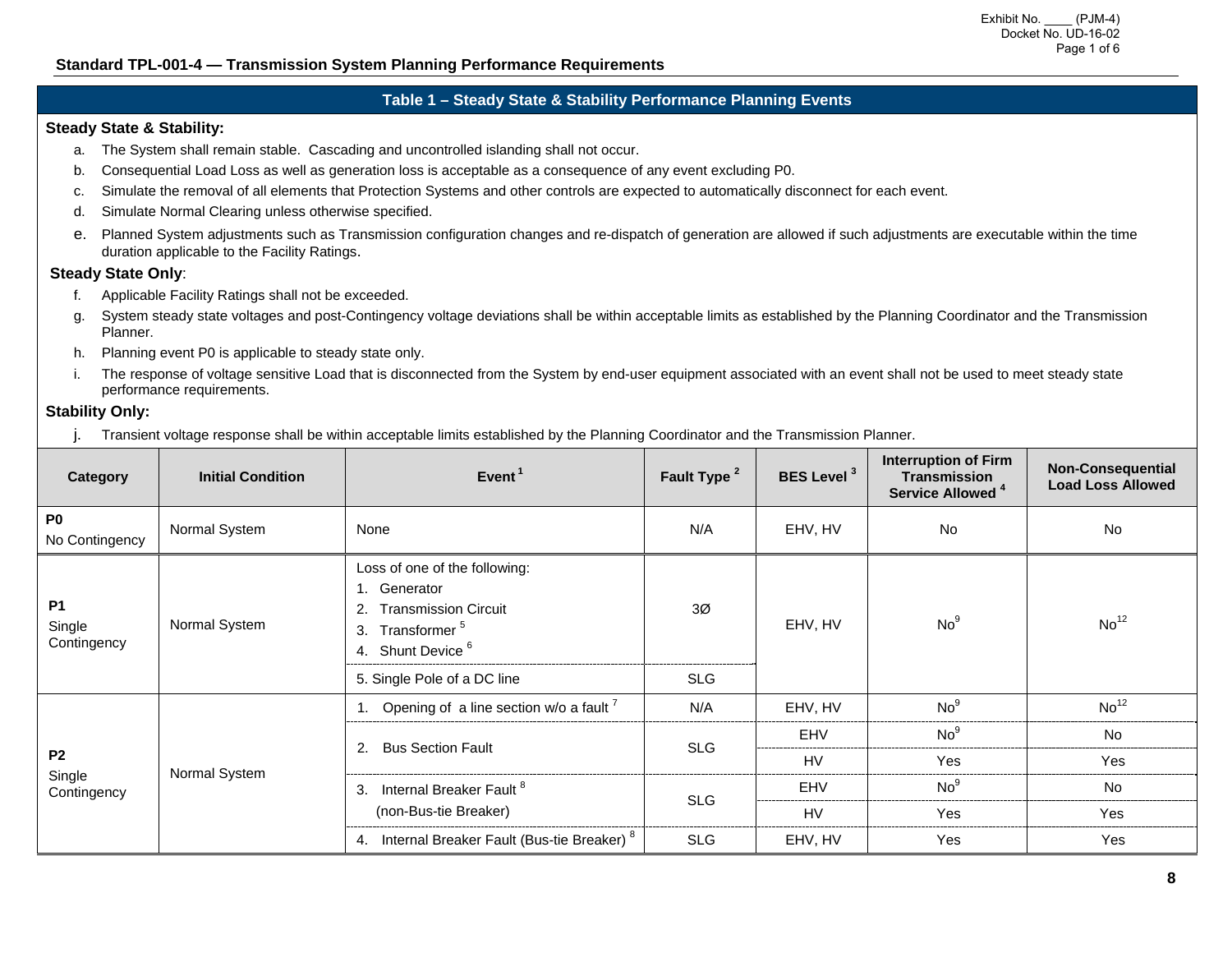Exhibit No. \_\_\_\_ (PJM-4) Docket No. UD-16-02 Page 2 of 6

# **Standard TPL-001-4 — Transmission System Planning Performance Requirements**

| Category                                                                             | <b>Initial Condition</b>                                                                                                                                                                                 | Event <sup>1</sup>                                                                                                                                                                                                                                                                                                        | Fault Type <sup>2</sup> | <b>BES Level<sup>3</sup></b> | <b>Interruption of Firm</b><br><b>Transmission</b><br>Service Allowed <sup>4</sup> | Non-Consequential<br><b>Load Loss Allowed</b> |
|--------------------------------------------------------------------------------------|----------------------------------------------------------------------------------------------------------------------------------------------------------------------------------------------------------|---------------------------------------------------------------------------------------------------------------------------------------------------------------------------------------------------------------------------------------------------------------------------------------------------------------------------|-------------------------|------------------------------|------------------------------------------------------------------------------------|-----------------------------------------------|
| P <sub>3</sub><br>Multiple<br>Contingency                                            | Loss of generator unit<br>followed by System<br>adjustments <sup>9</sup>                                                                                                                                 | Loss of one of the following:<br>1. Generator<br><b>Transmission Circuit</b><br>2.<br>Transformer <sup>5</sup><br>3.<br>4. Shunt Device <sup>6</sup>                                                                                                                                                                      | 3Ø                      | EHV, HV                      | No <sup>9</sup>                                                                    | No <sup>12</sup>                              |
|                                                                                      |                                                                                                                                                                                                          | 5. Single pole of a DC line                                                                                                                                                                                                                                                                                               | <b>SLG</b>              |                              |                                                                                    |                                               |
|                                                                                      |                                                                                                                                                                                                          | Loss of multiple elements caused by a stuck<br>breaker <sup>10</sup> (non-Bus-tie Breaker) attempting to<br>clear a Fault on one of the following:<br>1.<br>Generator<br>2. Transmission Circuit<br>3. Transformer <sup>5</sup><br>4. Shunt Device <sup>6</sup><br><b>Bus Section</b><br>5.                               |                         | <b>EHV</b>                   | No <sup>9</sup>                                                                    | <b>No</b>                                     |
| <b>P4</b><br>Multiple<br>Contingency<br>(Fault plus stuck<br>breaker <sup>10</sup> ) | Normal System                                                                                                                                                                                            |                                                                                                                                                                                                                                                                                                                           | <b>SLG</b>              | HV                           | Yes                                                                                | Yes                                           |
|                                                                                      |                                                                                                                                                                                                          | 6. Loss of multiple elements caused by a<br>stuck breaker <sup>10</sup> (Bus-tie Breaker)<br>attempting to clear a Fault on the<br>associated bus                                                                                                                                                                         | <b>SLG</b>              | EHV, HV                      | Yes                                                                                | Yes                                           |
| <b>P5</b>                                                                            | Normal System                                                                                                                                                                                            | Delayed Fault Clearing due to the failure of a<br>non-redundant relay <sup>13</sup> protecting the Faulted<br>element to operate as designed, for one of<br>the following:<br>Generator<br>1.<br><b>Transmission Circuit</b><br>2.<br>Transformer <sup>5</sup><br>3.<br>Shunt Device <sup>6</sup><br>4.<br>5. Bus Section |                         | EHV                          | No <sup>9</sup>                                                                    | <b>No</b>                                     |
| Multiple<br>Contingency<br>(Fault plus relay<br>failure to<br>operate)               |                                                                                                                                                                                                          |                                                                                                                                                                                                                                                                                                                           | <b>SLG</b>              | HV                           | Yes                                                                                | <b>Yes</b>                                    |
| <b>P6</b><br>Multiple<br>Contingency<br>(Two)<br>overlapping<br>singles)             | Loss of one of the<br>following followed by<br>System adjustments. <sup>9</sup><br>1. Transmission Circuit<br>2. Transformer <sup>5</sup><br>3. Shunt Device <sup>6</sup><br>4. Single pole of a DC line | Loss of one of the following:<br>1. Transmission Circuit<br>2. Transformer <sup>5</sup><br>3. Shunt Device <sup>6</sup>                                                                                                                                                                                                   | 3Ø                      | EHV, HV                      | Yes                                                                                | Yes                                           |
|                                                                                      |                                                                                                                                                                                                          | 4. Single pole of a DC line                                                                                                                                                                                                                                                                                               | <b>SLG</b>              | EHV, HV                      | Yes                                                                                | Yes                                           |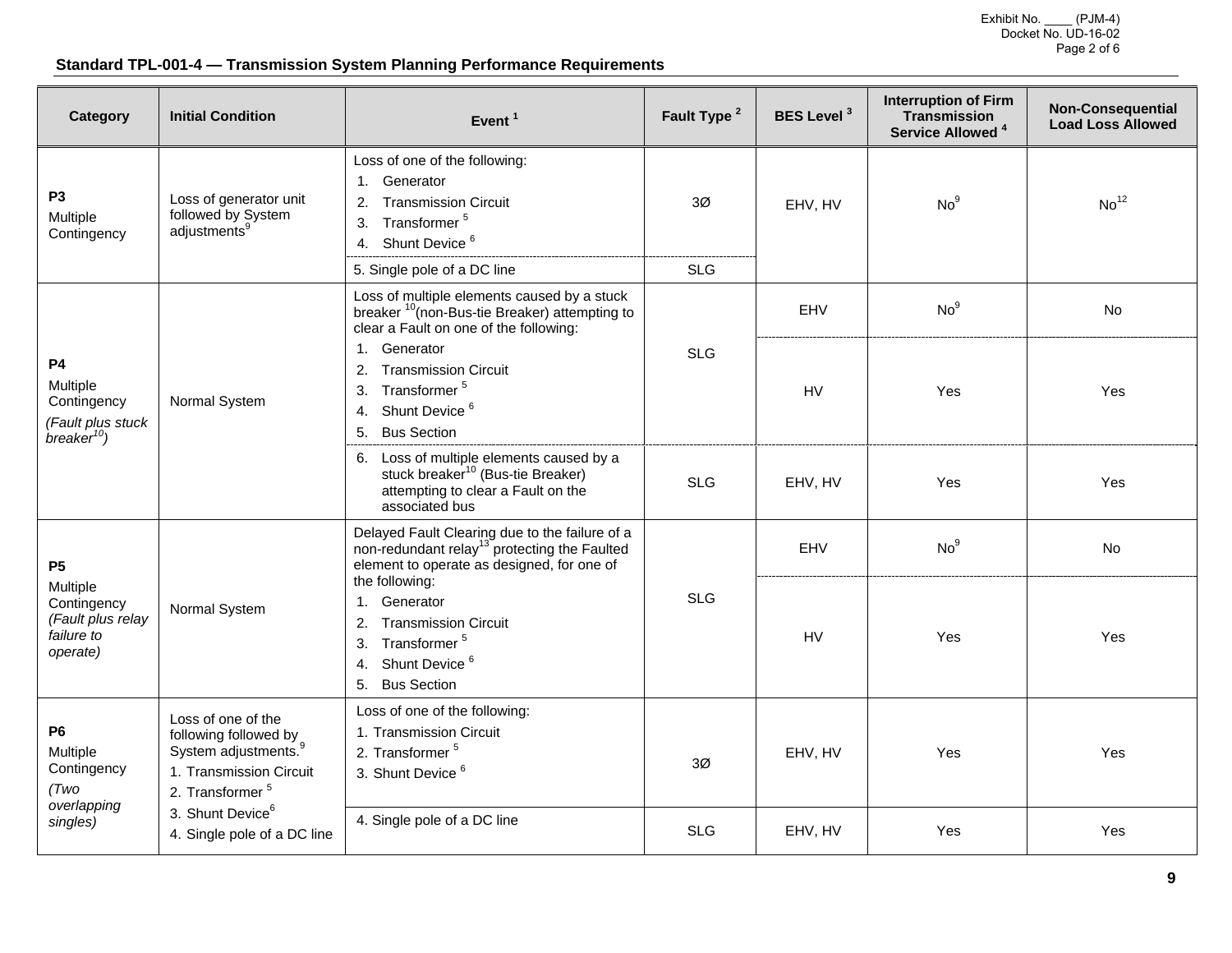Exhibit No. \_\_\_\_ (PJM-4) Docket No. UD-16-02 Page 3 of 6

# **Standard TPL-001-4 — Transmission System Planning Performance Requirements**

| Category                                               | <b>Initial Condition</b> | Event <sup>1</sup>                                                                                                                 | Fault Type <sup>2</sup> | <b>BES Level<sup>3</sup></b> | Interruption of Firm<br><b>Transmission</b><br>Service Allowed <sup>4</sup> | <b>Non-Consequential</b><br><b>Load Loss Allowed</b> |
|--------------------------------------------------------|--------------------------|------------------------------------------------------------------------------------------------------------------------------------|-------------------------|------------------------------|-----------------------------------------------------------------------------|------------------------------------------------------|
| P7<br>Multiple<br>Contingency<br>(Common<br>Structure) | Normal System            | The loss of:<br>. Any two adjacent (vertically or<br>horizontally) circuits on common<br>structure<br>2. Loss of a bipolar DC line | <b>SLG</b>              | EHV. HV                      | Yes                                                                         | Yes                                                  |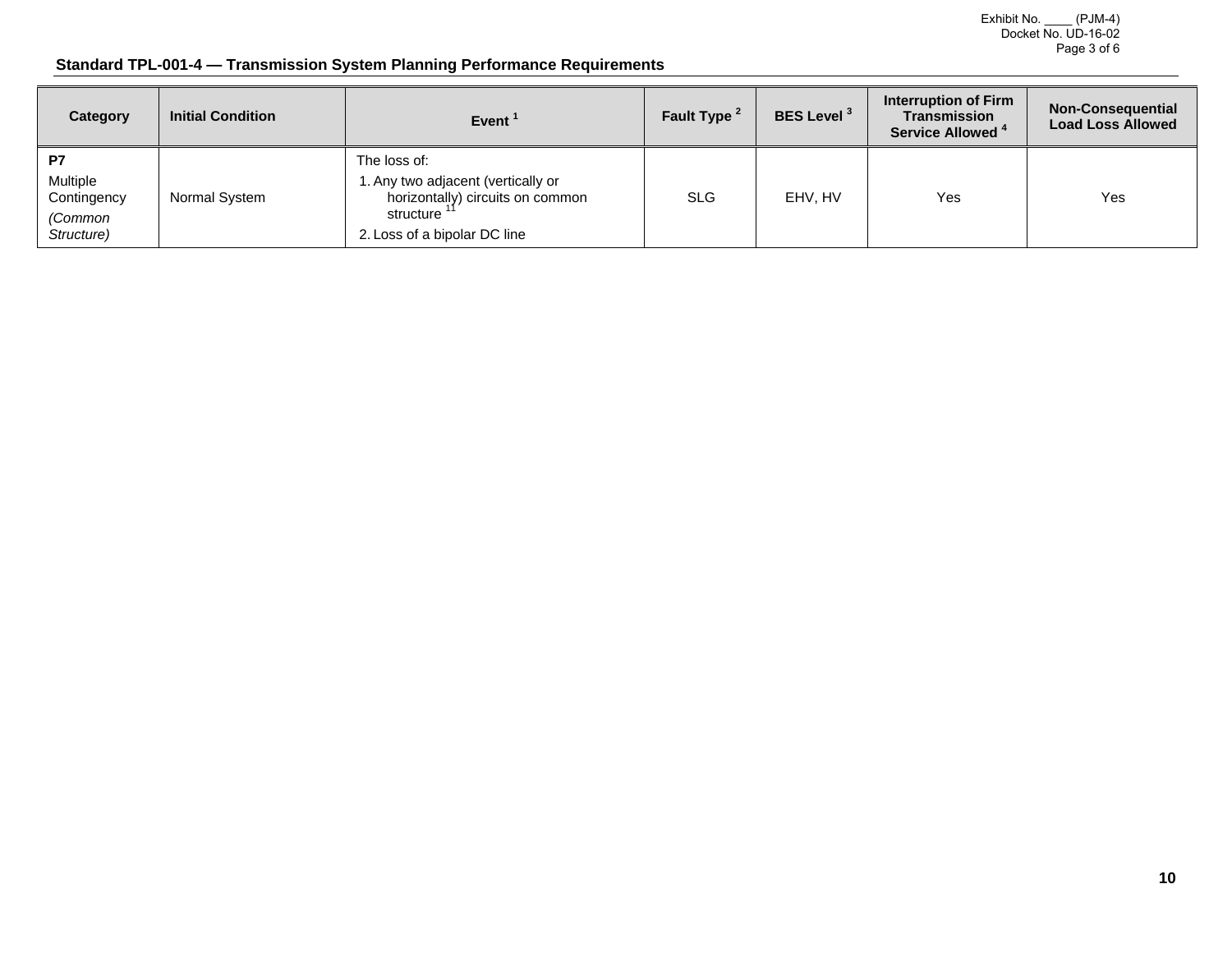# **Table 1 – Steady State & Stability Performance Extreme Events**

### **Steady State & Stability**

For all extreme events evaluated:

- a. Simulate the removal of all elements that Protection Systems and automatic controls are expected to disconnect for each Contingency.
- b. Simulate Normal Clearing unless otherwise specified.

| <b>Steady State</b> |                                                                                                                                                                                                                                                                                                                                                                                                                                                                                                                                                                                                                                                                | <b>Stability</b>                                                                                                                                                                                                                                                                                                                                                                                                                                                                                          |  |  |  |  |
|---------------------|----------------------------------------------------------------------------------------------------------------------------------------------------------------------------------------------------------------------------------------------------------------------------------------------------------------------------------------------------------------------------------------------------------------------------------------------------------------------------------------------------------------------------------------------------------------------------------------------------------------------------------------------------------------|-----------------------------------------------------------------------------------------------------------------------------------------------------------------------------------------------------------------------------------------------------------------------------------------------------------------------------------------------------------------------------------------------------------------------------------------------------------------------------------------------------------|--|--|--|--|
|                     | 1. Loss of a single generator, Transmission Circuit, single pole of a DC<br>Line, shunt device, or transformer forced out of service followed by<br>another single generator, Transmission Circuit, single pole of a<br>different DC Line, shunt device, or transformer forced out of service<br>prior to System adjustments.                                                                                                                                                                                                                                                                                                                                  | 1. With an initial condition of a single generator, Transmission circuit,<br>single pole of a DC line, shunt device, or transformer forced out of<br>service, apply a 30 fault on another single generator, Transmission<br>circuit, single pole of a different DC line, shunt device, or transformer<br>prior to System adjustments.                                                                                                                                                                     |  |  |  |  |
|                     | Local area events affecting the Transmission System such as:<br>a. Loss of a tower line with three or more circuits. <sup>11</sup><br>Loss of all Transmission lines on a common Right-of-Way <sup>11</sup> .<br>b.<br>Loss of a switching station or substation (loss of one voltage<br>C.<br>level plus transformers).<br>Loss of all generating units at a generating station.<br>d.<br>Loss of a large Load or major Load center.<br>е.                                                                                                                                                                                                                    | Local or wide area events affecting the Transmission System such as:<br>2.<br>a. 30 fault on generator with stuck breaker <sup>10</sup> or a relay failure <sup>13</sup><br>resulting in Delayed Fault Clearing.<br>b. 30 fault on Transmission circuit with stuck breaker <sup>10</sup> or a relay<br>failure <sup>13</sup> resulting in Delayed Fault Clearing.<br>c. 30 fault on transformer with stuck breaker <sup>10</sup> or a relay failure <sup>13</sup><br>resulting in Delayed Fault Clearing. |  |  |  |  |
| 3.                  | Wide area events affecting the Transmission System based on<br>System topology such as:<br>a. Loss of two generating stations resulting from conditions such<br>as:<br>i. Loss of a large gas pipeline into a region or multiple<br>regions that have significant gas-fired generation.<br>ii. Loss of the use of a large body of water as the cooling<br>source for generation.<br>Wildfires.<br>iii.<br>iv. Severe weather, e.g., hurricanes, tornadoes, etc.<br>v. A successful cyber attack.<br>vi. Shutdown of a nuclear power plant(s) and related<br>facilities for a day or more for common causes such<br>as problems with similarly designed plants. | d. 30 fault on bus section with stuck breaker <sup>10</sup> or a relay failure <sup>13</sup><br>resulting in Delayed Fault Clearing.<br>e. 30 internal breaker fault.<br>Other events based upon operating experience, such as<br>consideration of initiating events that experience suggests may<br>result in wide area disturbances                                                                                                                                                                     |  |  |  |  |
|                     | Other events based upon operating experience that may<br>b.<br>result in wide area disturbances.                                                                                                                                                                                                                                                                                                                                                                                                                                                                                                                                                               |                                                                                                                                                                                                                                                                                                                                                                                                                                                                                                           |  |  |  |  |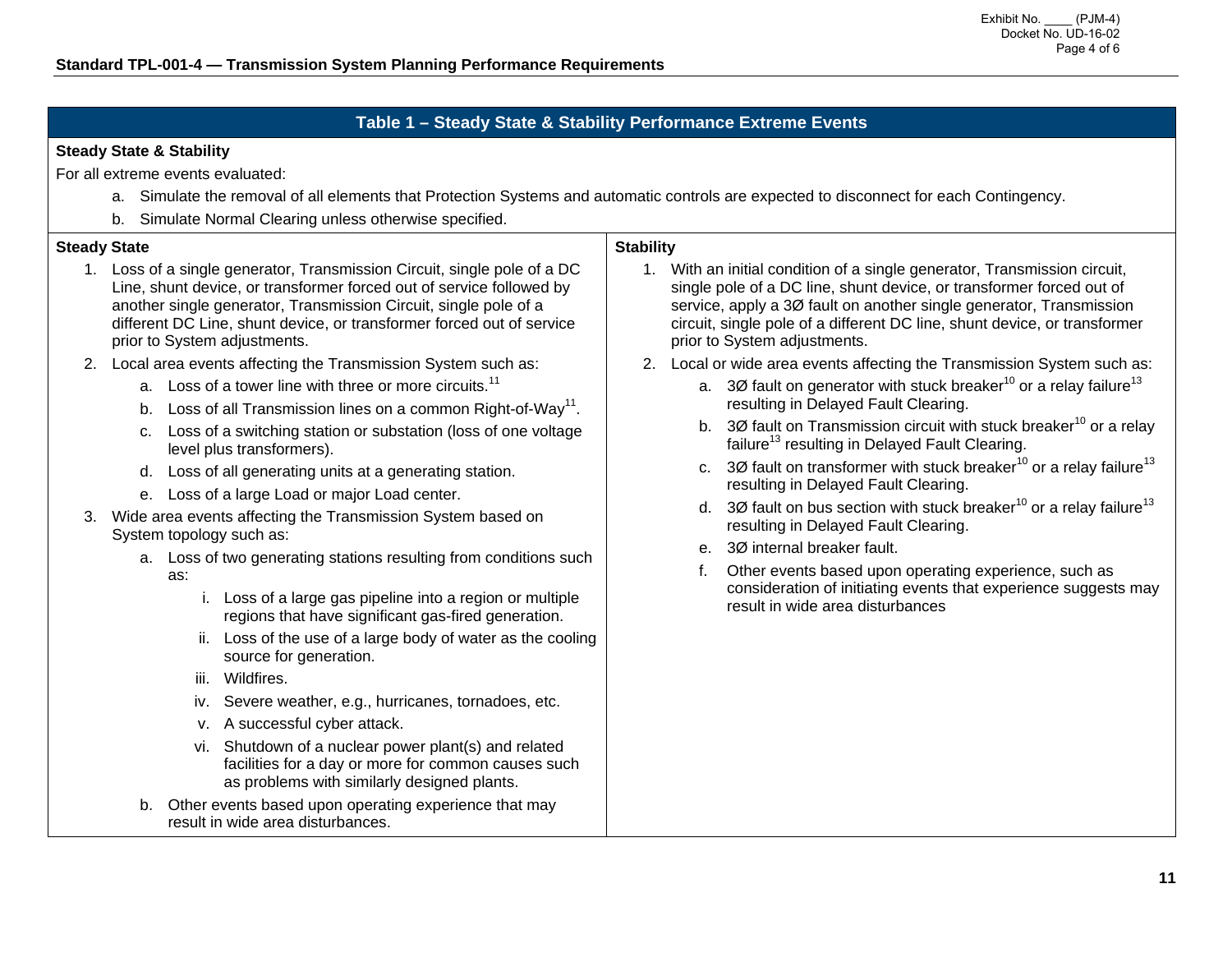## **Table 1 – Steady State & Stability Performance Footnotes (Planning Events and Extreme Events)**

- 1. If the event analyzed involves BES elements at multiple System voltage levels, the lowest System voltage level of the element(s) removed for the analyzed event determines the stated performance criteria regarding allowances for interruptions of Firm Transmission Service and Non-Consequential Load Loss.
- 2. Unless specified otherwise, simulate Normal Clearing of faults. Single line to ground (SLG) or three-phase (3Ø) are the fault types that must be evaluated in Stability simulations for the event described. A 3Ø or a double line to ground fault study indicating the criteria are being met is sufficient evidence that a SLG condition would also meet the criteria.
- 3. Bulk Electric System (BES) level references include extra-high voltage (EHV) Facilities defined as greater than 300kV and high voltage (HV) Facilities defined as the 300kV and lower voltage Systems. The designation of EHV and HV is used to distinguish between stated performance criteria allowances for interruption of Firm Transmission Service and Non-Consequential Load Loss.
- 4. Curtailment of Conditional Firm Transmission Service is allowed when the conditions and/or events being studied formed the basis for the Conditional Firm Transmission Service.
- 5. For non-generator step up transformer outage events, the reference voltage, as used in footnote 1, applies to the low-side winding (excluding tertiary windings). For generator and Generator Step Up transformer outage events, the reference voltage applies to the BES connected voltage (high-side of the Generator Step Up transformer). Requirements which are applicable to transformers also apply to variable frequency transformers and phase shifting transformers.
- 6. Requirements which are applicable to shunt devices also apply to FACTS devices that are connected to ground.
- 7. Opening one end of a line section without a fault on a normally networked Transmission circuit such that the line is possibly serving Load radial from a single source point.
- 8. An internal breaker fault means a breaker failing internally, thus creating a System fault which must be cleared by protection on both sides of the breaker.
- 9. An objective of the planning process should be to minimize the likelihood and magnitude of interruption of Firm Transmission Service following Contingency events. Curtailment of Firm Transmission Service is allowed both as a System adjustment (as identified in the column entitled 'Initial Condition') and a corrective action when achieved through the appropriate re-dispatch of resources obligated to re-dispatch, where it can be demonstrated that Facilities, internal and external to the Transmission Planner's planning region, remain within applicable Facility Ratings and the re-dispatch does not result in any Non-Consequential Load Loss. Where limited options for re-dispatch exist, sensitivities associated with the availability of those resources should be considered.
- 10. A stuck breaker means that for a gang-operated breaker, all three phases of the breaker have remained closed. For an independent pole operated (IPO) or an independent pole tripping (IPT) breaker, only one pole is assumed to remain closed. A stuck breaker results in Delayed Fault Clearing.
- 11. Excludes circuits that share a common structure (Planning event P7, Extreme event steady state 2a) or common Right-of-Way (Extreme event, steady state 2b) for 1 mile or less.
- 12. An objective of the planning process is to minimize the likelihood and magnitude of Non-Consequential Load Loss following planning events. In limited circumstances, Non-Consequential Load Loss may be needed throughout the planning horizon to ensure that BES performance requirements are met. However, when Non-Consequential Load Loss is utilized under footnote 12 within the Near-Term Transmission Planning Horizon to address BES performance requirements, such interruption is limited to circumstances where the Non-Consequential Load Loss meets the conditions shown in Attachment 1. In no case can the planned Non-Consequential Load Loss under footnote 12 exceed 75 MW for US registered entities. The amount of planned Non-Consequential Load Loss for a non-US Registered Entity should be implemented in a manner that is consistent with, or under the direction of, the applicable governmental authority or its agency in the non-US jurisdiction.
- 13. Applies to the following relay functions or types: pilot (#85), distance (#21), differential (#87), current (#50, 51, and 67), voltage (#27 & 59), directional (#32, &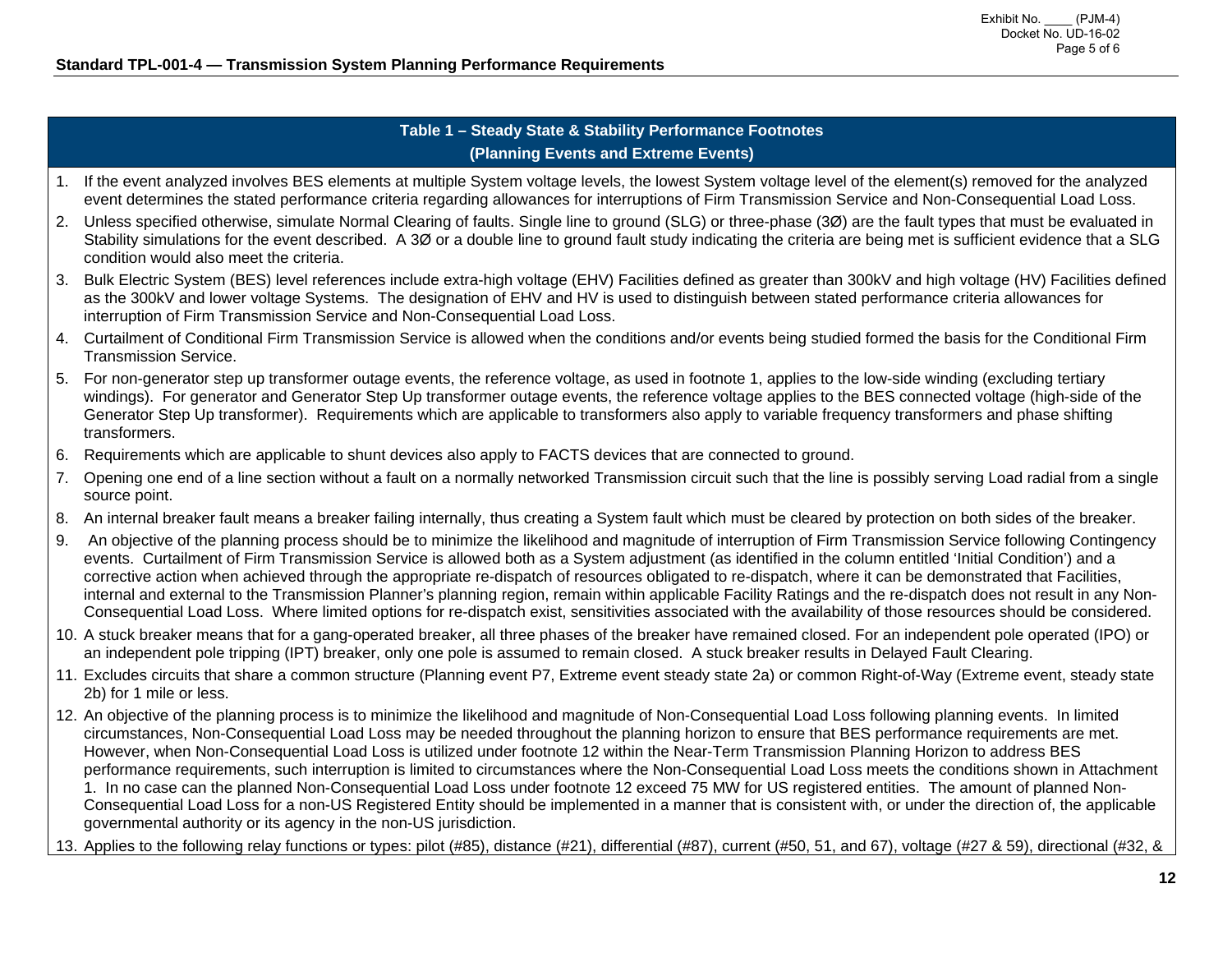# **Standard TPL-001-4 — Transmission System Planning Performance Requirements**

| Table 1 – Steady State & Stability Performance Footnotes |  |
|----------------------------------------------------------|--|
| (Planning Events and Extreme Events)                     |  |

67), and tripping (#86, & 94).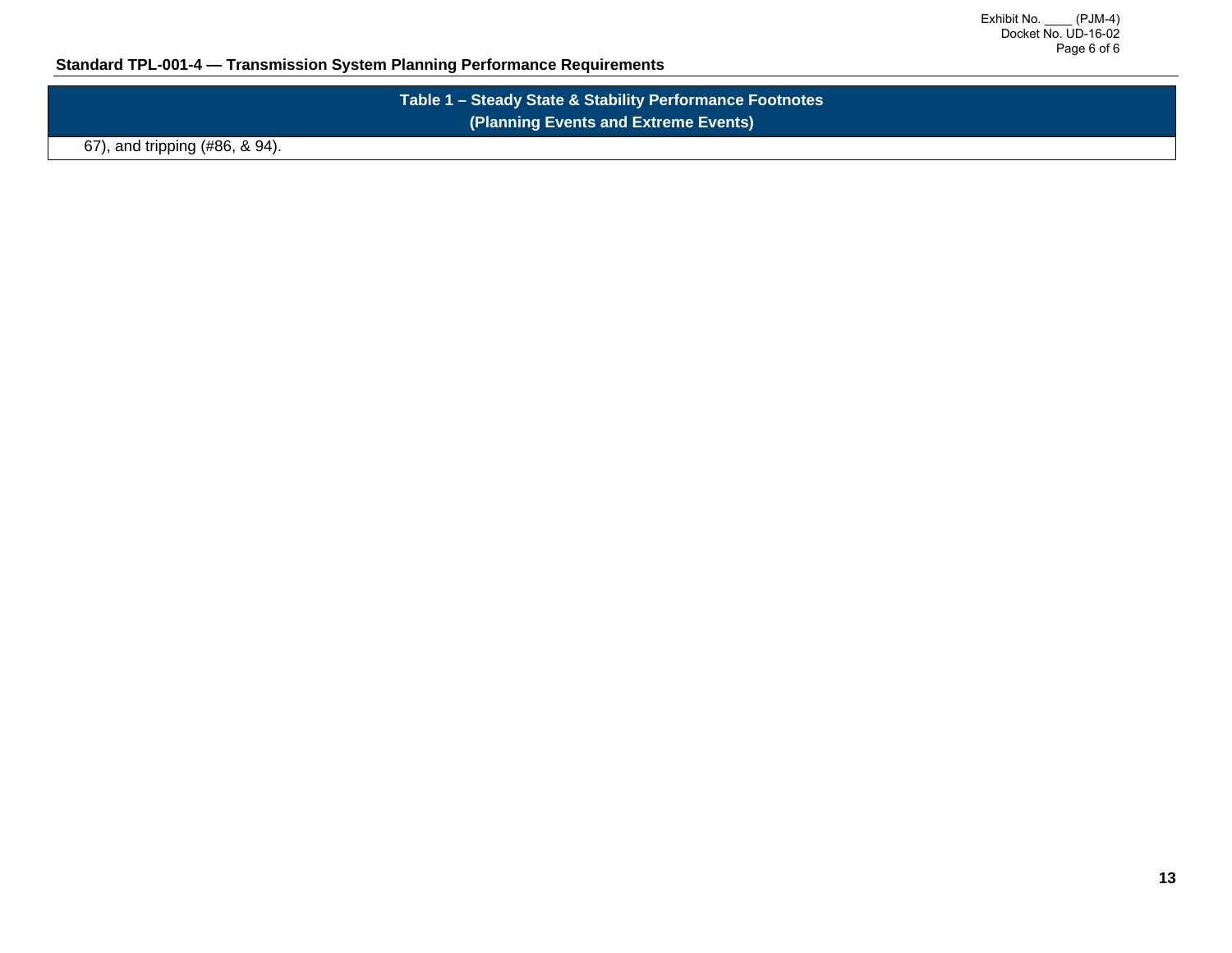# Attachment 1

# I. Stakeholder Process

During each Planning Assessment before the use of Non-Consequential Load Loss under footnote 12 is allowed as an element of a Corrective Action Plan in the Near-Term Transmission Planning Horizon of the Planning Assessment, the Transmission Planner or Planning Coordinator shall ensure that the utilization of footnote 12 is reviewed through an open and transparent stakeholder process. The responsible entity can utilize an existing process or develop a new process. .The process must include the following:

- 1. Meetings must be open to affected stakeholders including applicable regulatory authorities or governing bodies responsible for retail electric service issues
- 2. Notice must be provided in advance of meetings to affected stakeholders including applicable regulatory authorities or governing bodies responsible for retail electric service issues and include an agenda with:
	- a. Date, time, and location for the meeting
	- b. Specific location(s) of the planned Non-Consequential Load Loss under footnote 12
	- c. Provisions for a stakeholder comment period
- 3. Information regarding the intended purpose and scope of the proposed Non-Consequential Load Loss under footnote 12 (as shown in Section II below) must be made available to meeting participants
- 4. A procedure for stakeholders to submit written questions or concerns and to receive written responses to the submitted questions and concerns
- 5. A dispute resolution process for any question or concern raised in #4 above that is not resolved to the stakeholder's satisfaction

An entity does not have to repeat the stakeholder process for a specific application of footnote 12 utilization with respect to subsequent Planning Assessments unless conditions spelled out in Section II below have materially changed for that specific application.

# II. Information for Inclusion in Item #3 of the Stakeholder Process

The responsible entity shall document the planned use of Non-Consequential Load Loss under footnote 12 which must include the following:

- 1. Conditions under which Non-Consequential Load Loss under footnote 12 would be necessary:
	- a. System Load level and estimated annual hours of exposure at or above that Load level
	- b. Applicable Contingencies and the Facilities outside their applicable rating due to that Contingency
- 2. Amount of Non-Consequential Load Loss with:
	- a. The estimated number and type of customers affected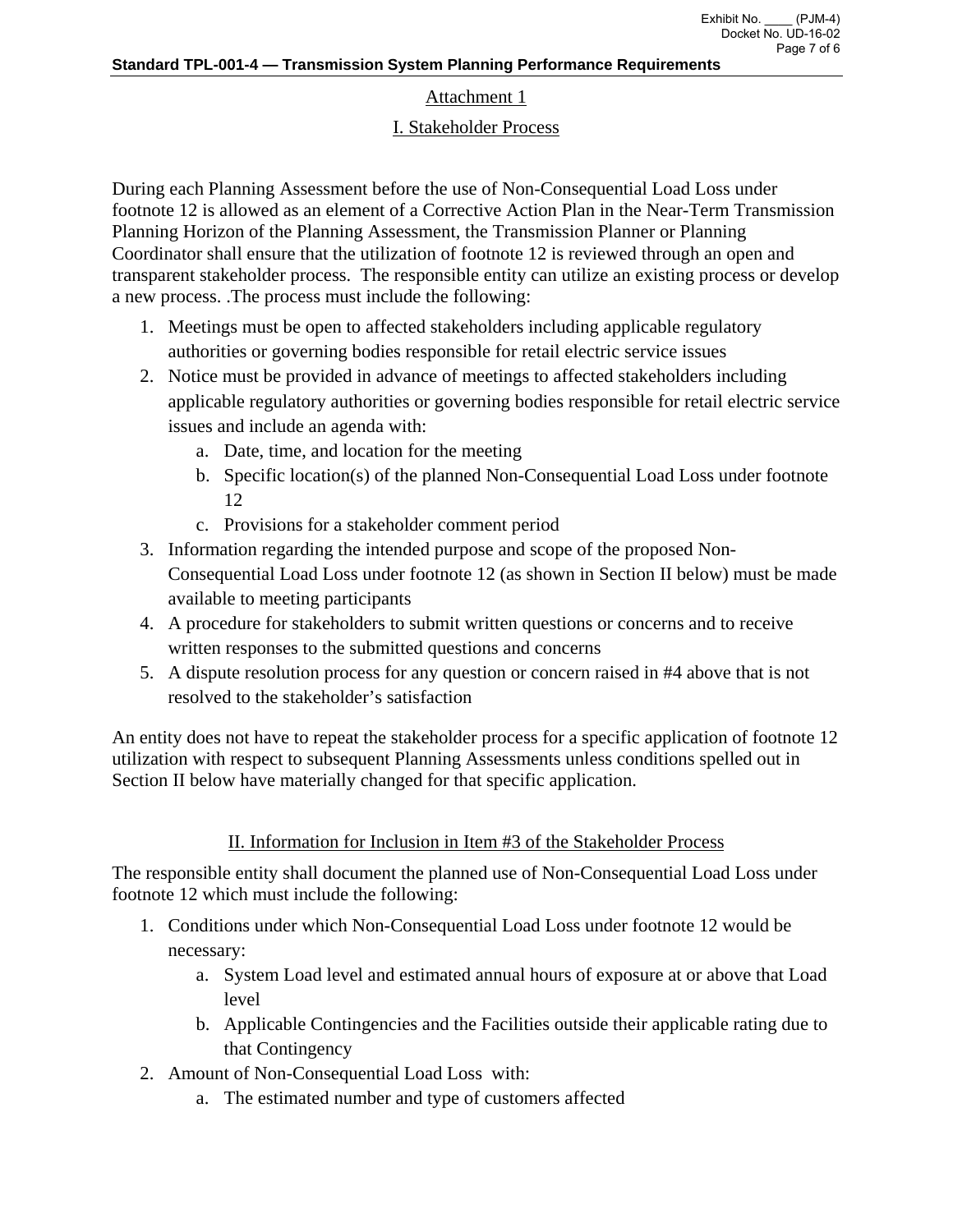### **Standard TPL-001-4 — Transmission System Planning Performance Requirements**

- b. An explanation of the effect of the use of Non-Consequential Load Loss under footnote 12 on the health, safety, and welfare of the community
- 3. Estimated frequency of Non-Consequential Load Loss under footnote 12 based on historical performance
- 4. Expected duration of Non-Consequential Load Loss under footnote 12 based on historical performance
- 5. Future plans to alleviate the need for Non-Consequential Load Loss under footnote 12
- 6. Verification that TPL Reliability Standards performance requirements will be met following the application of footnote 12
- 7. Alternatives to Non-Consequential Load Loss considered and the rationale for not selecting those alternatives under footnote 12
- 8. Assessment of potential overlapping uses of footnote 12 including overlaps with adjacent Transmission Planners and Planning Coordinators

# III. Instances for which Regulatory Review of Non-Consequential Load Loss under Footnote 12 is Required

Before a Non-Consequential Load Loss under footnote 12 is allowed as an element of a Corrective Action Plan in Year One of the Planning Assessment, the Transmission Planner or Planning Coordinator must ensure that the applicable regulatory authorities or governing bodies responsible for retail electric service issues do not object to the use of Non-Consequential Load Loss under footnote 12 if either:

- 1. The voltage level of the Contingency is greater than 300 kV
	- a. If the Contingency analyzed involves BES Elements at multiple System voltage levels, the lowest System voltage level of the element(s) removed for the analyzed Contingency determines the stated performance criteria regarding allowances for Non-Consequential Load Loss under footnote 12, or
	- b. For a non-generator step up transformer outage Contingency, the 300 kV limit applies to the low-side winding (excluding tertiary windings). For a generator or generator step up transformer outage Contingency, the 300 kV limit applies to the BES connected voltage (high-side of the Generator Step Up transformer)
- 2. The planned Non-Consequential Load Loss under footnote 12 is greater than or equal to 25 MW

Once assurance has been received that the applicable regulatory authorities or governing bodies responsible for retail electric service issues do not object to the use of Non-Consequential Load Loss under footnote 12, the Planning Coordinator or Transmission Planner must submit the information outlined in items II.1 through II.8 above to the ERO for a determination of whether there are any Adverse Reliability Impacts caused by the request to utilize footnote 12 for Non-Consequential Load Loss.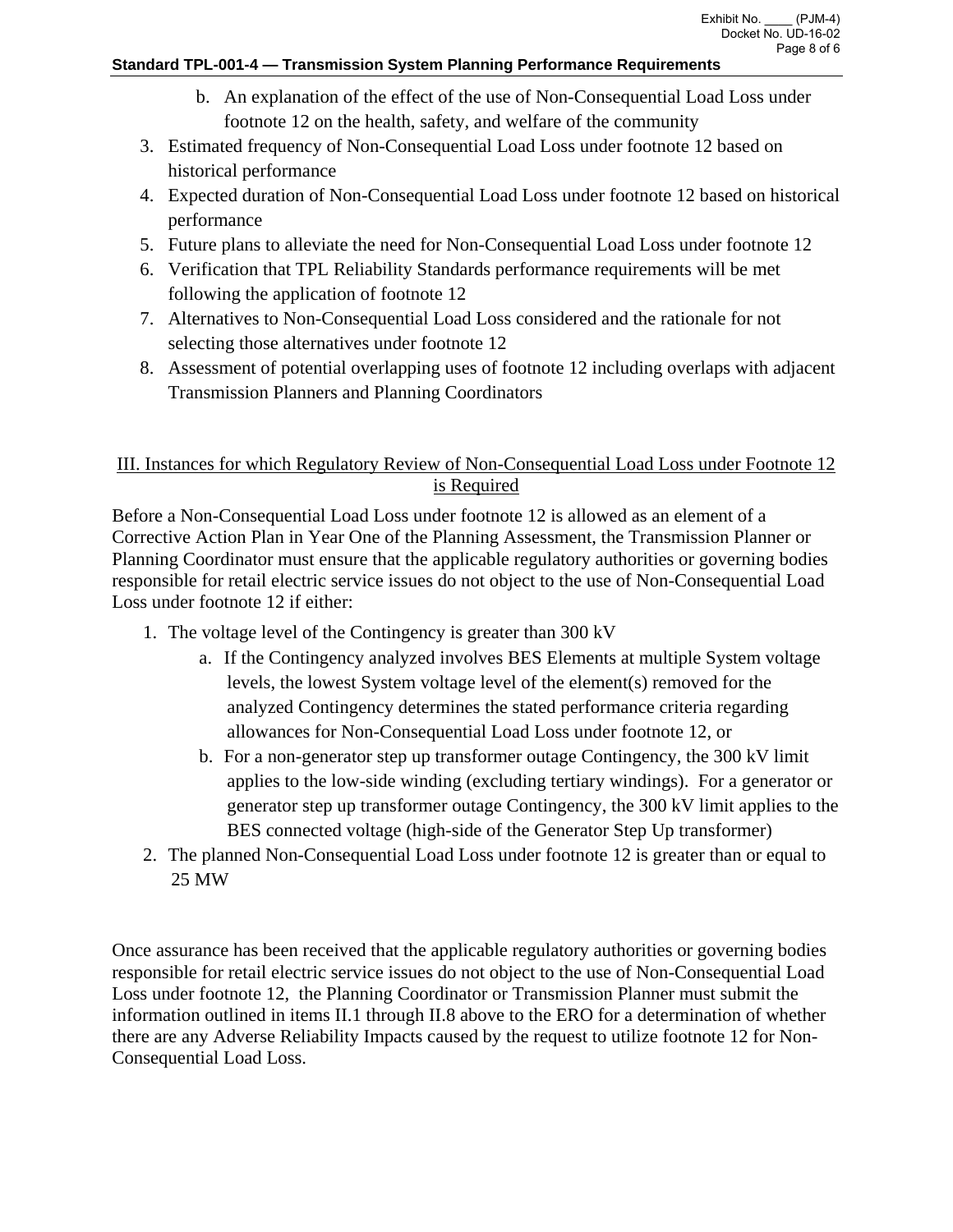# **C. Measures**

- **M1.** Each Transmission Planner and Planning Coordinator shall provide evidence, in electronic or hard copy format, that it is maintaining System models within their respective area, using data consistent with MOD-010 and MOD-012, including items represented in the Corrective Action Plan, representing projected System conditions, and that the models represent the required information in accordance with Requirement R1.
- **M2.** Each Transmission Planner and Planning Coordinator shall provide dated evidence, such as electronic or hard copies of its annual Planning Assessment, that it has prepared an annual Planning Assessment of its portion of the BES in accordance with Requirement R2.
- **M3.** Each Transmission Planner and Planning Coordinator shall provide dated evidence, such as electronic or hard copies of the studies utilized in preparing the Planning Assessment, in accordance with Requirement R3.
- **M4.** Each Transmission Planner and Planning Coordinator shall provide dated evidence, such as electronic or hard copies of the studies utilized in preparing the Planning Assessment in accordance with Requirement R4.
- **M5.** Each Transmission Planner and Planning Coordinator shall provide dated evidence such as electronic or hard copies of the documentation specifying the criteria for acceptable System steady state voltage limits, post-Contingency voltage deviations, and the transient voltage response for its System in accordance with Requirement R5.
- **M6.** Each Transmission Planner and Planning Coordinator shall provide dated evidence, such as electronic or hard copies of documentation specifying the criteria or methodology used in the analysis to identify System instability for conditions such as Cascading, voltage instability, or uncontrolled islanding that was utilized in preparing the Planning Assessment in accordance with Requirement R6.
- **M7.** Each Planning Coordinator, in conjunction with each of its Transmission Planners, shall provide dated documentation on roles and responsibilities, such as meeting minutes, agreements, and e-mail correspondence that identifies that agreement has been reached on individual and joint responsibilities for performing the required studies and Assessments in accordance with Requirement R7.
- **M8.** Each Planning Coordinator and Transmission Planner shall provide evidence, such as email notices, documentation of updated web pages, postal receipts showing recipient and date; or a demonstration of a public posting, that it has distributed its Planning Assessment results to adjacent Planning Coordinators and adjacent Transmission Planners within 90 days of having completed its Planning Assessment, and to any functional entity who has indicated a reliability need within 30 days of a written request and that the Planning Coordinator or Transmission Planner has provided a documented response to comments received on Planning Assessment results within 90 calendar days of receipt of those comments in accordance with Requirement R8.

# **D. Compliance**

# **1. Compliance Monitoring Process**

 **1.1 Compliance Enforcement Authority** 

Regional Entity

**1.2 Compliance Monitoring Period and Reset Timeframe** 

Not applicable.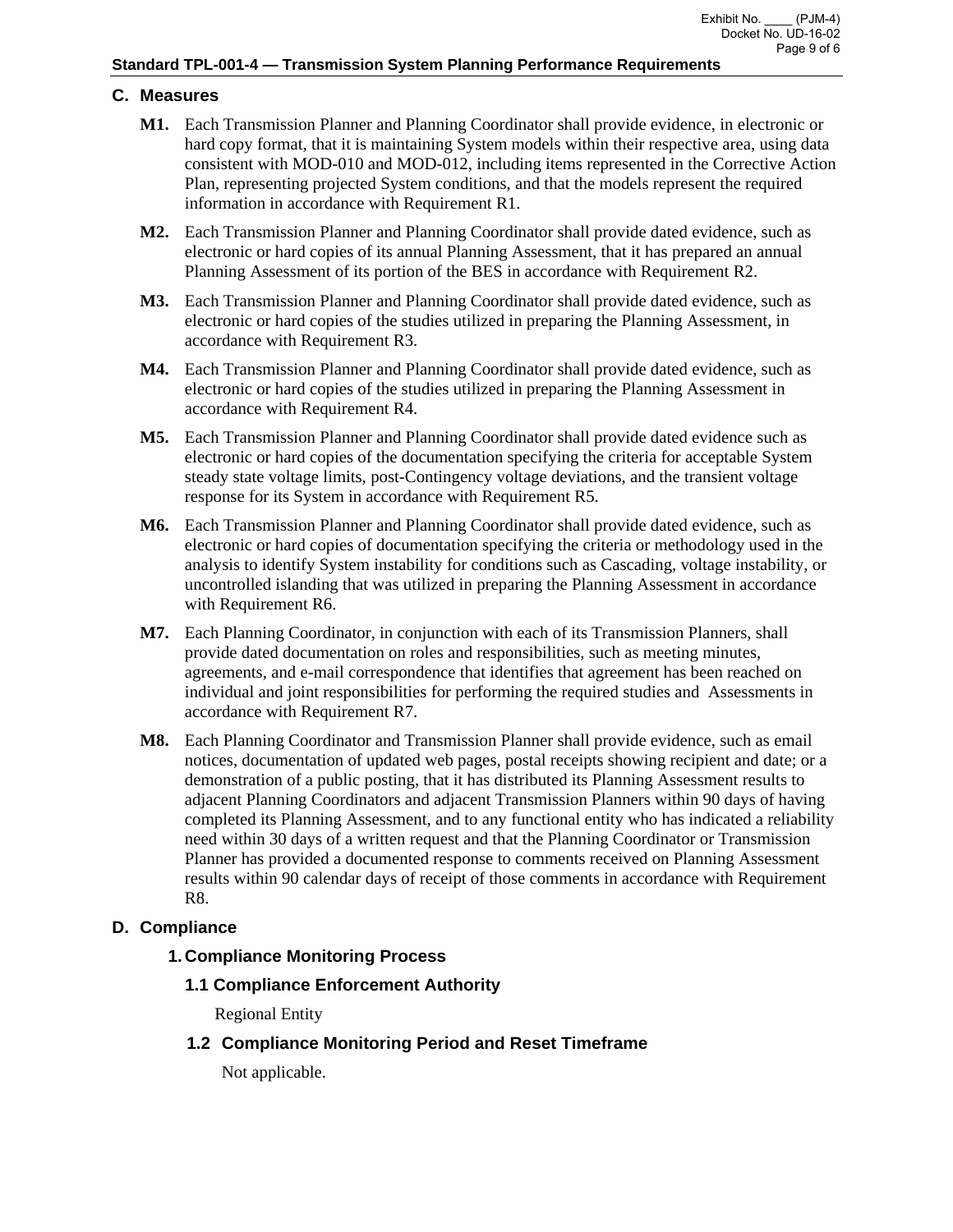# **1.3 Compliance Monitoring and Enforcement Processes:**

Compliance Audits

Self-Certifications

Spot Checking

Compliance Violation Investigations

Self-Reporting

Complaints

## **1.4 Data Retention**

The Transmission Planner and Planning Coordinator shall each retain data or evidence to show compliance as identified unless directed by its Compliance Enforcement Authority to retain specific evidence for a longer period of time as part of an investigation:

- The models utilized in the current in-force Planning Assessment and one previous Planning Assessment in accordance with Requirement R1 and Measure M1.
- The Planning Assessments performed since the last compliance audit in accordance with Requirement R2 and Measure M2.
- The studies performed in support of its Planning Assessments since the last compliance audit in accordance with Requirement R3 and Measure M3.
- The studies performed in support of its Planning Assessments since the last compliance audit in accordance with Requirement R4 and Measure M4.
- The documentation specifying the criteria for acceptable System steady state voltage limits, post-Contingency voltage deviations, and transient voltage response since the last compliance audit in accordance with Requirement R5 and Measure M5.
- The documentation specifying the criteria or methodology utilized in the analysis to identify System instability for conditions such as Cascading, voltage instability, or uncontrolled islanding in support of its Planning Assessments since the last compliance audit in accordance with Requirement R6 and Measure M6.
- The current, in force documentation for the agreement(s) on roles and responsibilities, as well as documentation for the agreements in force since the last compliance audit, in accordance with Requirement R7 and Measure M7.

The Planning Coordinator shall retain data or evidence to show compliance as identified unless directed by its Compliance Enforcement Authority to retain specific evidence for a longer period of time as part of an investigation:

 Three calendar years of the notifications employed in accordance with Requirement R8 and Measure M8.

If a Transmission Planner or Planning Coordinator is found non-compliant, it shall keep information related to the non-compliance until found compliant or the time periods specified above, whichever is longer.

# **1.5 Additional Compliance Information**

None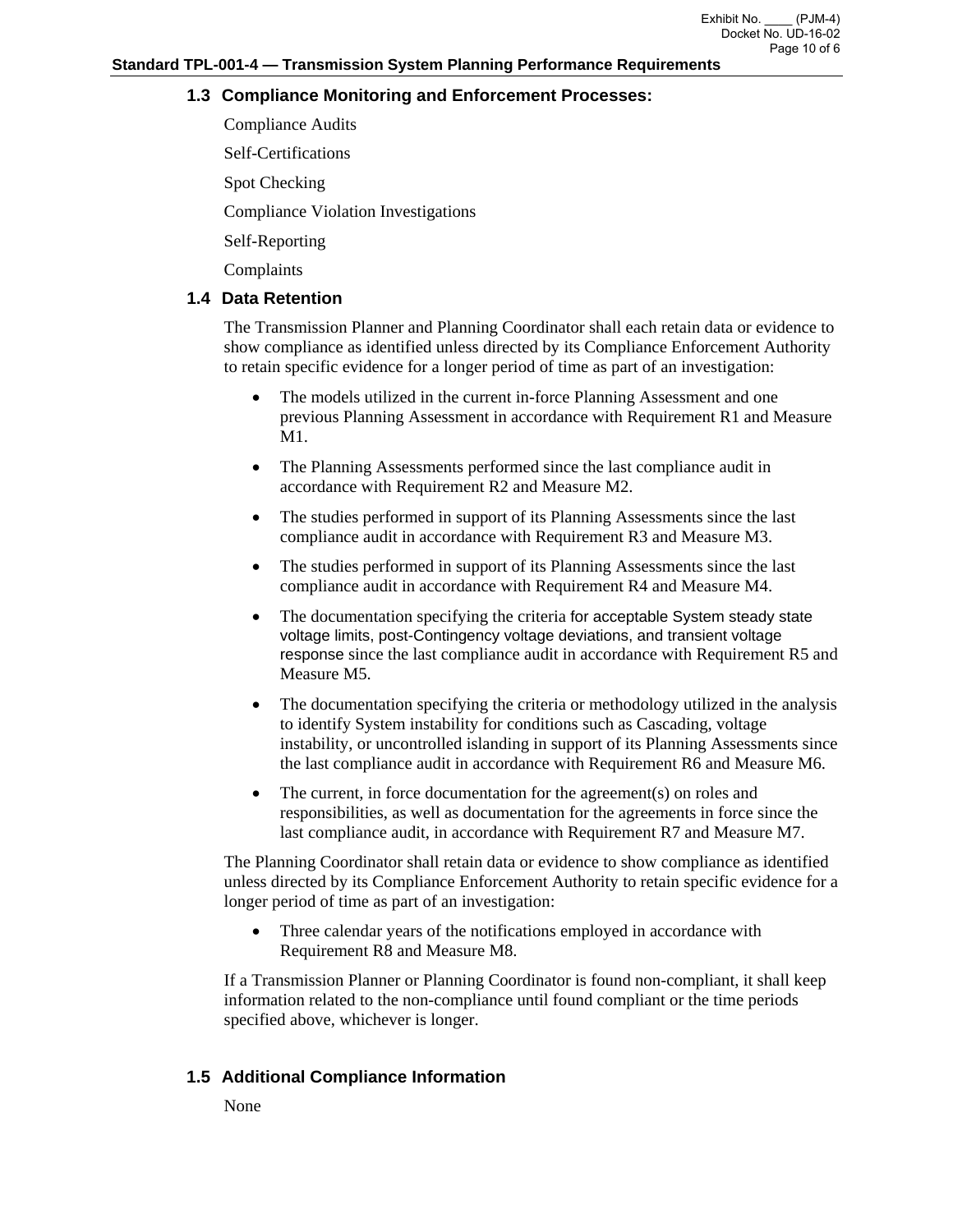# **2. Violation Severity Levels**

|                | <b>Lower VSL</b>                                                                                                                                                         | <b>Moderate VSL</b>                                                                                                                                                                                                       | <b>High VSL</b>                                                                                                                                                                                                  | <b>Severe VSL</b>                                                                                                                                                                                                                       |
|----------------|--------------------------------------------------------------------------------------------------------------------------------------------------------------------------|---------------------------------------------------------------------------------------------------------------------------------------------------------------------------------------------------------------------------|------------------------------------------------------------------------------------------------------------------------------------------------------------------------------------------------------------------|-----------------------------------------------------------------------------------------------------------------------------------------------------------------------------------------------------------------------------------------|
| R <sub>1</sub> | The responsible entity's System<br>model failed to represent one of the<br>Requirement R1, Parts 1.1.1<br>through 1.1.6.                                                 | The responsible entity's System<br>model failed to represent two of the<br>Requirement R1, Parts 1.1.1 through<br>1.1.6.                                                                                                  | The responsible entity's System<br>model failed to represent three of the<br>Requirement R1, Parts 1.1.1 through<br>1.1.6.                                                                                       | The responsible entity's System model<br>failed to represent four or more of the<br>Requirement R1, Parts 1.1.1 through<br>1.1.6.                                                                                                       |
|                |                                                                                                                                                                          |                                                                                                                                                                                                                           |                                                                                                                                                                                                                  | <b>OR</b>                                                                                                                                                                                                                               |
|                |                                                                                                                                                                          |                                                                                                                                                                                                                           |                                                                                                                                                                                                                  | The responsible entity's System model<br>did not represent projected System<br>conditions as described in Requirement<br>R <sub>1</sub> .                                                                                               |
|                |                                                                                                                                                                          |                                                                                                                                                                                                                           |                                                                                                                                                                                                                  | <b>OR</b>                                                                                                                                                                                                                               |
|                |                                                                                                                                                                          |                                                                                                                                                                                                                           |                                                                                                                                                                                                                  | The responsible entity's System model<br>did not use data consistent with that<br>provided in accordance with the MOD-<br>010 and MOD-012 standards and other<br>sources, including items represented in<br>the Corrective Action Plan. |
| R <sub>2</sub> | The responsible entity failed to<br>comply with Requirement R2, Part<br>2.6.                                                                                             | The responsible entity failed to<br>comply with Requirement R2, Part 2.3<br>or Part 2.8.                                                                                                                                  | The responsible entity failed to<br>comply with one of the following<br>Parts of Requirement R2: Part 2.1,<br>Part 2.2, Part 2.4, Part 2.5, or Part                                                              | The responsible entity failed to comply<br>with two or more of the following Parts<br>of Requirement R2: Part 2.1, Part 2.2,<br>Part 2.4, or Part 2.7.                                                                                  |
|                |                                                                                                                                                                          |                                                                                                                                                                                                                           | 2.7.                                                                                                                                                                                                             | <b>OR</b>                                                                                                                                                                                                                               |
|                |                                                                                                                                                                          |                                                                                                                                                                                                                           |                                                                                                                                                                                                                  | The responsible entity does not have a<br>completed annual Planning<br>Assessment.                                                                                                                                                      |
| R3             | The responsible entity did not<br>identify planning events as<br>described in Requirement R3, Part<br>3.4 or extreme events as described<br>in Requirement R3, Part 3.5. | The responsible entity did not perform<br>studies as specified in Requirement<br>R3, Part 3.1 to determine that the<br>BES meets the performance<br>requirements for one of the categories<br>(P2 through P7) in Table 1. | The responsible entity did not<br>perform studies as specified in<br>Requirement R3, Part 3.1 to<br>determine that the BES meets the<br>performance requirements for two of<br>the categories (P2 through P7) in | The responsible entity did not perform<br>studies as specified in Requirement R3,<br>Part 3.1 to determine that the BES<br>meets the performance requirements<br>for three or more of the categories (P2<br>through P7) in Table 1.     |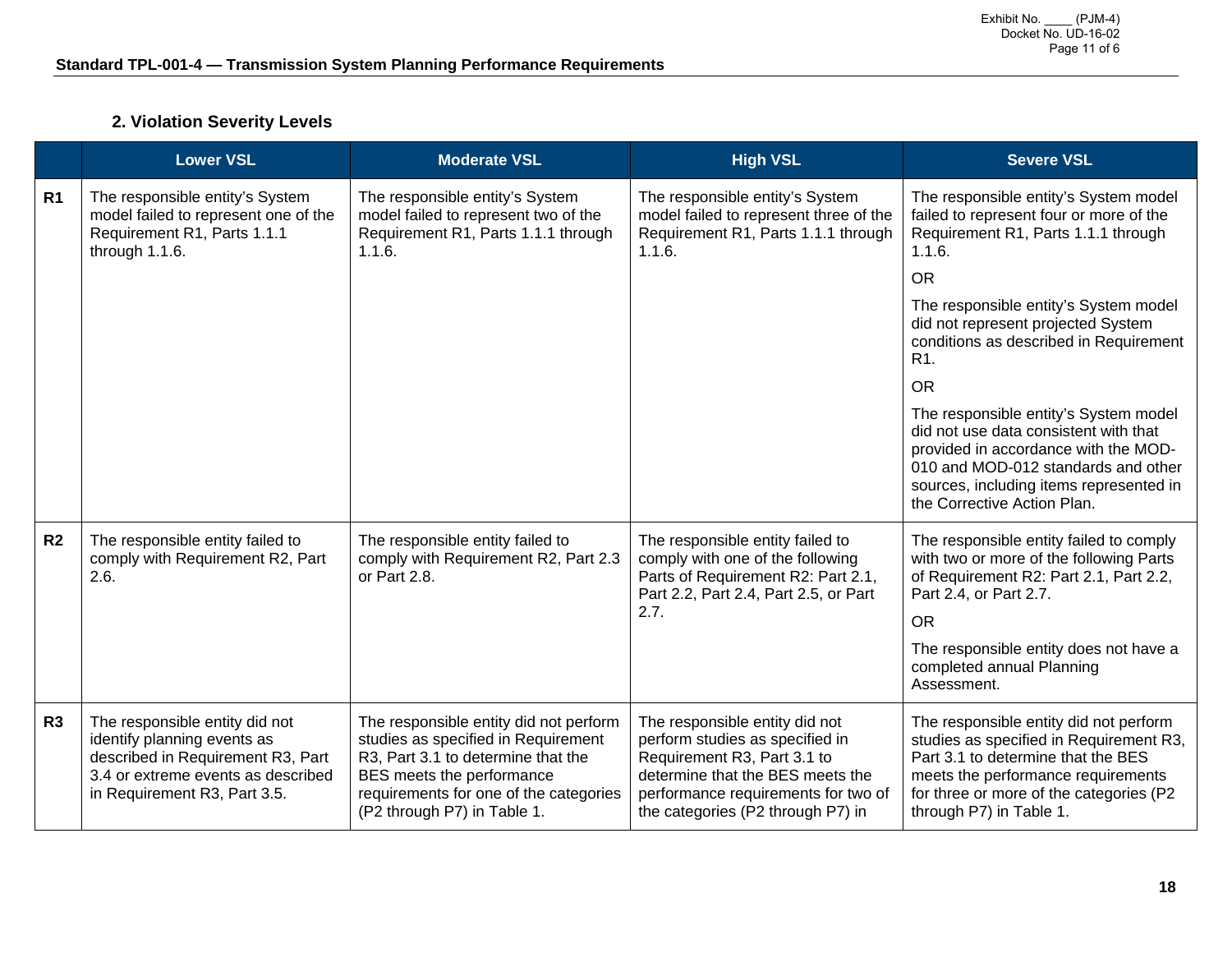|                | <b>Lower VSL</b>                                                                                                                                                         | <b>Moderate VSL</b>                                                                                                                                                                                                                                                                                                                                                                | <b>High VSL</b>                                                                                                                                                                                                                                                                                                                                             | <b>Severe VSL</b>                                                                                                                                                                                                                                                                                                                                                              |
|----------------|--------------------------------------------------------------------------------------------------------------------------------------------------------------------------|------------------------------------------------------------------------------------------------------------------------------------------------------------------------------------------------------------------------------------------------------------------------------------------------------------------------------------------------------------------------------------|-------------------------------------------------------------------------------------------------------------------------------------------------------------------------------------------------------------------------------------------------------------------------------------------------------------------------------------------------------------|--------------------------------------------------------------------------------------------------------------------------------------------------------------------------------------------------------------------------------------------------------------------------------------------------------------------------------------------------------------------------------|
|                |                                                                                                                                                                          | <b>OR</b><br>The responsible entity did not perform<br>studies as specified in Requirement<br>R3, Part 3.2 to assess the impact of<br>extreme events.                                                                                                                                                                                                                              | Table 1.<br><b>OR</b><br>The responsible entity did not<br>perform Contingency analysis as<br>described in Requirement R3, Part<br>3.3.                                                                                                                                                                                                                     | <b>OR</b><br>The responsible entity did not perform<br>studies to determine that the BES<br>meets the performance requirements<br>for the P0 or P1 categories in Table 1.<br><b>OR</b><br>The responsible entity did not base its<br>studies on computer simulation models<br>using data provided in Requirement R1.                                                           |
| R4             | The responsible entity did not<br>identify planning events as<br>described in Requirement R4, Part<br>4.4 or extreme events as described<br>in Requirement R4, Part 4.5. | The responsible entity did not perform<br>studies as specified in Requirement<br>R4, Part 4.1 to determine that the<br>BES meets the performance<br>requirements for one of the categories<br>(P1 through P7) in Table 1.<br><b>OR</b><br>The responsible entity did not perform<br>studies as specified in Requirement<br>R4, Part 4.2 to assess the impact of<br>extreme events. | The responsible entity did not<br>perform studies as specified in<br>Requirement R4, Part 4.1 to<br>determine that the BES meets the<br>performance requirements for two of<br>the categories (P1 through P7) in<br>Table 1.<br><b>OR</b><br>The responsible entity did not<br>perform Contingency analysis as<br>described in Requirement R4, Part<br>4.3. | The responsible entity did not perform<br>studies as specified in Requirement R4,<br>Part 4.1 to determine that the BES<br>meets the performance requirements<br>for three or more of the categories (P1<br>through P7) in Table 1.<br><b>OR</b><br>The responsible entity did not base its<br>studies on computer simulation models<br>using data provided in Requirement R1. |
| R <sub>5</sub> | N/A                                                                                                                                                                      | N/A                                                                                                                                                                                                                                                                                                                                                                                | N/A                                                                                                                                                                                                                                                                                                                                                         | The responsible entity does not have<br>criteria for acceptable System steady<br>state voltage limits, post-Contingency<br>voltage deviations, or the transient<br>voltage response for its System.                                                                                                                                                                            |
| R <sub>6</sub> | N/A                                                                                                                                                                      | N/A                                                                                                                                                                                                                                                                                                                                                                                | N/A                                                                                                                                                                                                                                                                                                                                                         | The responsible entity failed to define<br>and document the criteria or<br>methodology for System instability used<br>within its analysis as described in<br>Requirement R6.                                                                                                                                                                                                   |